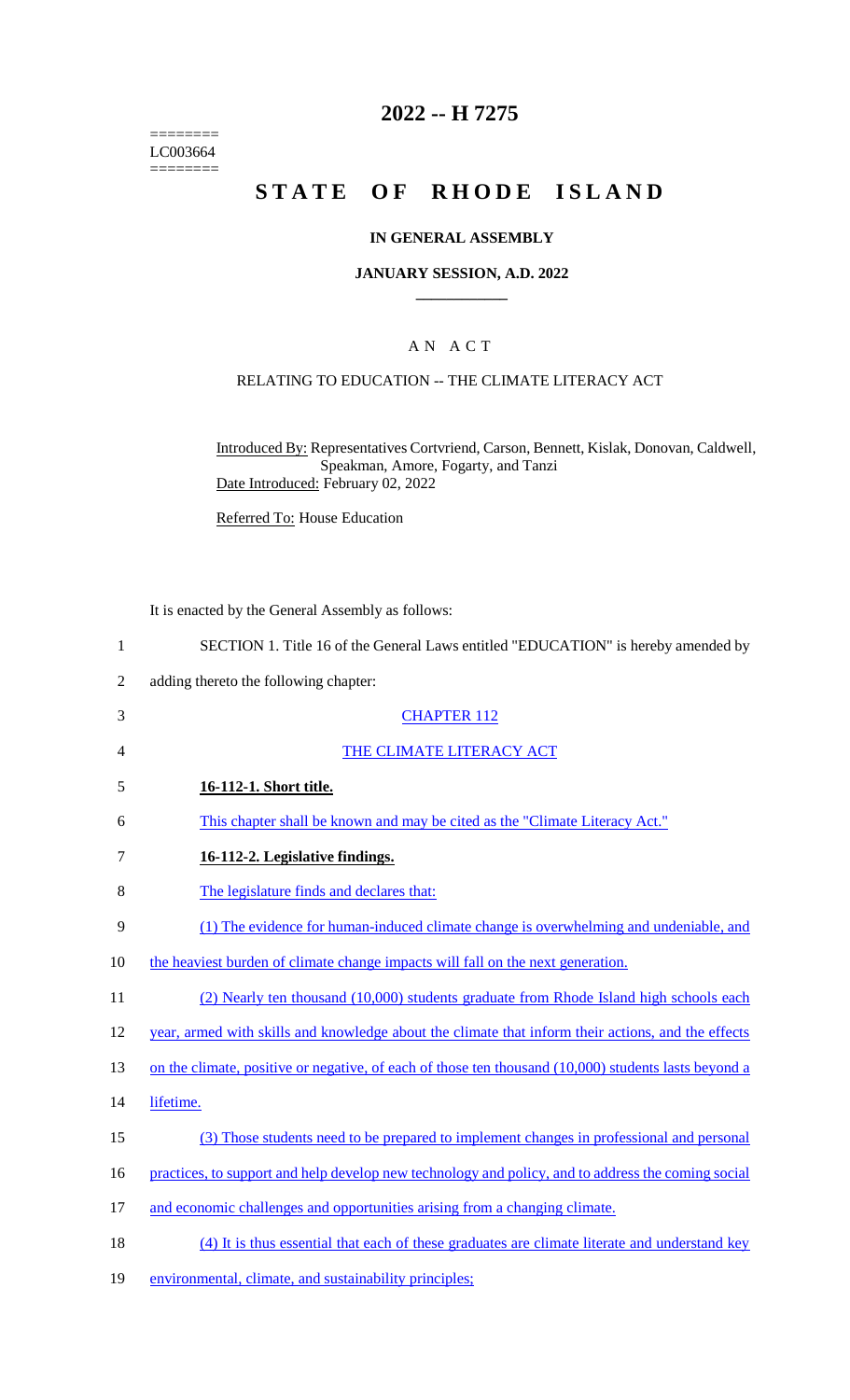1 (5) A study published in Nature demonstrated that children who take a climate education 2 curriculum foster climate change concern among their parents; 3 (6) According to the Yale Program on Climate Change Communications, over seventy-six 4 percent (76%) of the people of Rhode Island support teaching students about the causes, 5 consequences, and potential solutions to climate change; 6 (7) According to a recent national public radio poll, eighty-six percent (86%) of teachers 7 in the United States feel that climate change should be taught in schools; 8 (8) A survey conducted by the Kaiser Family Foundation found that sixty-one percent 9 (61%) of American teenagers say the issue of climate change is very or extremely important to 10 them personally; 11 (9) A survey by the University of Bath and the Stanford Center for Innovation in Global 12 Health showed that nearly two-thirds (2/3) of young people (ages sixteen to twenty-five (16-25)) 13 are extremely worried about climate change, and more than half (1/2) feel "sad, anxious, angry, 14 powerless, helpless, and guilty." Sixty-eight percent (68%) of youth in the United States said that 15 the "future was frightening" and nearly half (1/2) believe they will have "less opportunity than 16 [their] parents." More than a third (1/3) of young people in the United States are "hesitant to have 17 children" because of climate change and more than half (1/2) feel that the government is "failing 18 young people" and "betraying me/future generations." A 2020 study by Wu et al. notes that stress 19 and anxiety related to climate change may negatively impact the overall and long-term mental 20 health of young people who are at particular risk during a crucial physical and psychological 21 developmental period; 22 (10) The National Science Teaching Association, the National Association of Geoscience 23 Teachers, and the National Association of Biology Teachers, as well as other professional education 24 organizations, have all called for greater support for science educators in teaching climate science 25 and climate change. In a recent paper in the Proceedings of the National Academy of Sciences, 26 scientists picked climate education as one of six (6) key societal transformations needed to address 27 the climate crisis; 28 (11) The Resilient Rhody Report recommends that kindergarten through grade twelve (K-29 12) education be expanded to include education on environmental literacy, including climate-30 related emergency preparedness, by developing resources for school use and identifying how these 31 concepts can be incorporated into existing state standards; and 32 (12) The United States Congress is considering an active bill in the House of 33 Representatives and the Senate called the Climate Change Education Act which would, if passed, 34 provide competitive grants totaling twenty million dollars (\$20,000,000) annually to state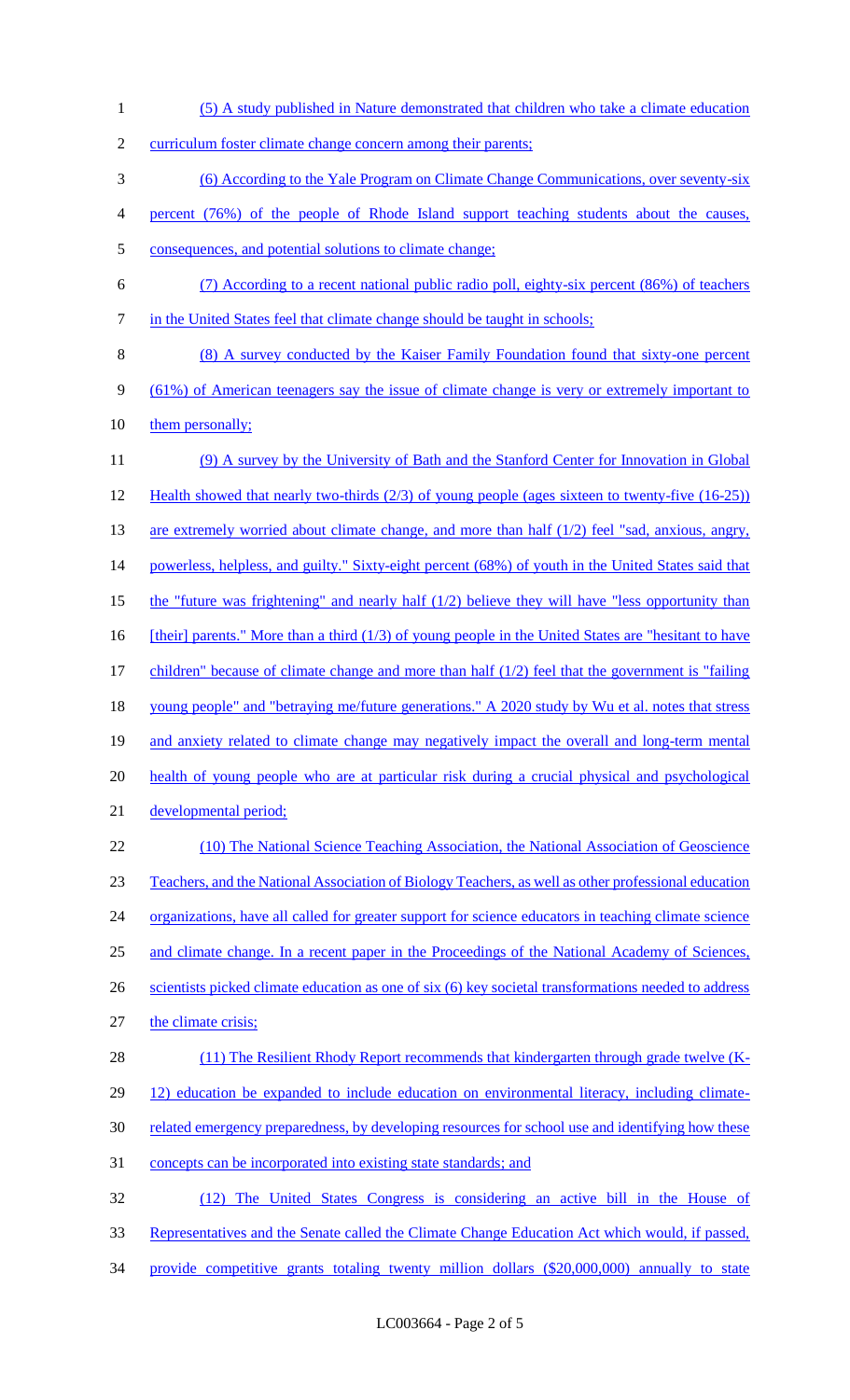1 departments of education which have a climate education plan in place. 2 **16-112-3. Purpose.**  3 The purpose and intent of this chapter is to ensure that all students attending public schools, 4 or other schools managed and controlled by the state, become environmentally and climate literate 5 by the time they graduate from twelfth grade. 6 **16-112-4. Implementation.**  7 The Rhode Island department of education shall: 8 (1) In consultation with a wide representation from the environmental and climate 9 education community as well as practicing teachers, principals, and superintendents, develop a set 10 of key environmental, climate, and sustainability principles and concepts to be integrated into all 11 science, civics and social studies courses throughout kindergarten through grade twelve (K-12) no 12 **later than August 31, 2023;** 13 (2) In consultation with a wide representation from the environmental and climate 14 education community as well as practicing teachers, principals, and superintendents, identify and 15 disseminate lessons, activities, and materials related to the environment, including potential career 16 paths and "green jobs", which are based on these key environmental, climate, and sustainability 17 principles and concepts while meeting the learning standards and grade span expectations to all 18 Rhode Island schools no later than August 31, 2024; 19 (3) Produce and disseminate models and examples of how to incorporate climate change 20 into math, career and technical education, and English language arts to teachers and schools no 21 later than August 31, 2024; 22 (4) Review and highlight these key environmental, climate, and sustainability principles 23 and concepts where they exist in the current learning standards in science and the kindergarten 24 through grade twelve (K-12) Rhode Island grade span expectations for social studies where 25 appropriate no later than August 31, 2025; 26 (5) Ensure that all RIDE teacher professional development in science, civics, and social 27 studies includes these key principles and concepts no later than August 31, 2026; and 28 (6) Establish a "Climate Smart" award program to recognize high performing schools 29 based on the metrics of the US Department of Education Green Ribbon Schools program and a 30 "Green Apple" award program to recognize kindergarten through grade twelve (K-12) teachers 31 who develop and implement high-quality instruction that addresses these key environmental, 32 climate, and sustainability principles and concepts no later than August 31, 2023.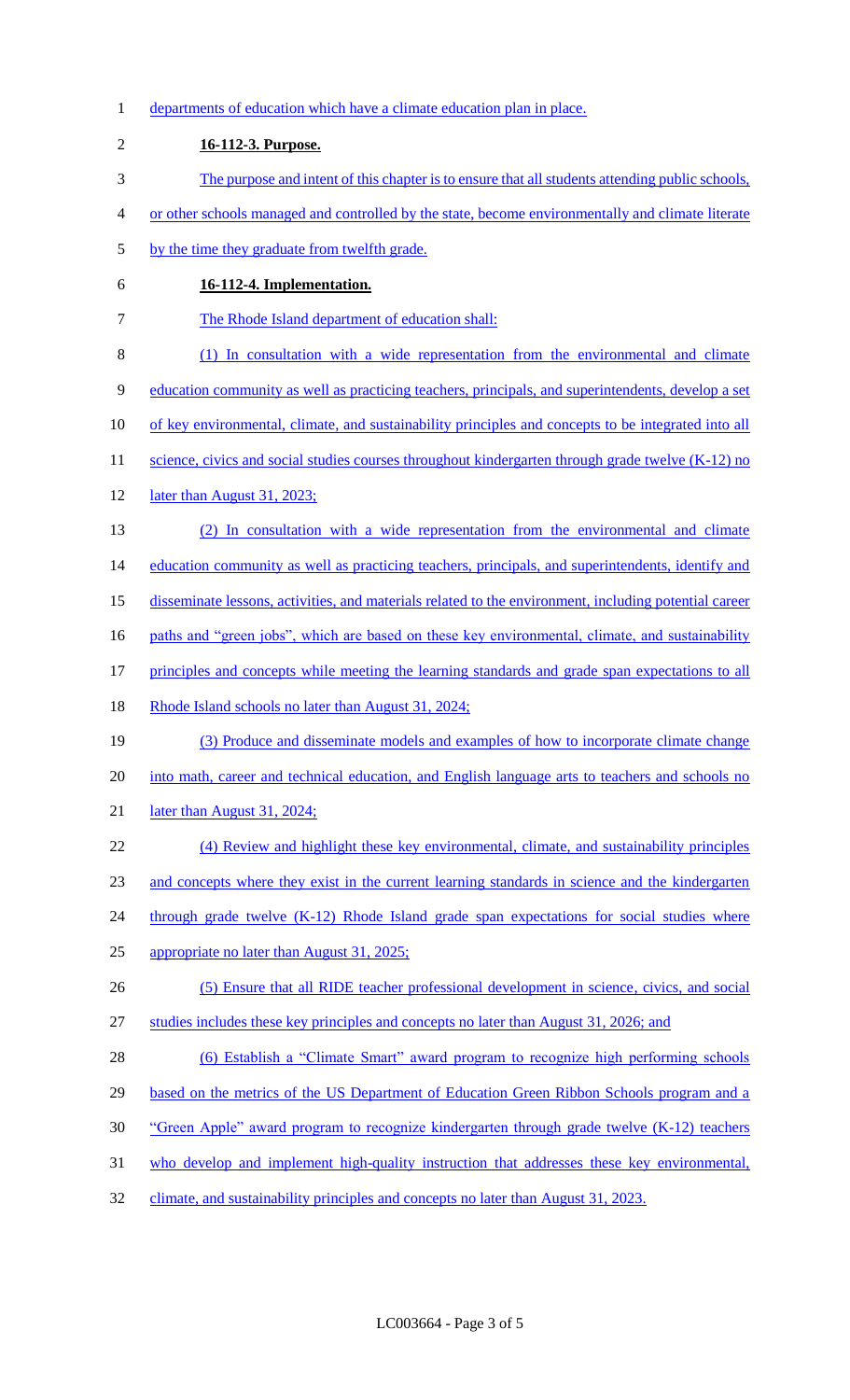1 SECTION 2. This act shall take effect upon passage.

#### $=$ LC003664 ========